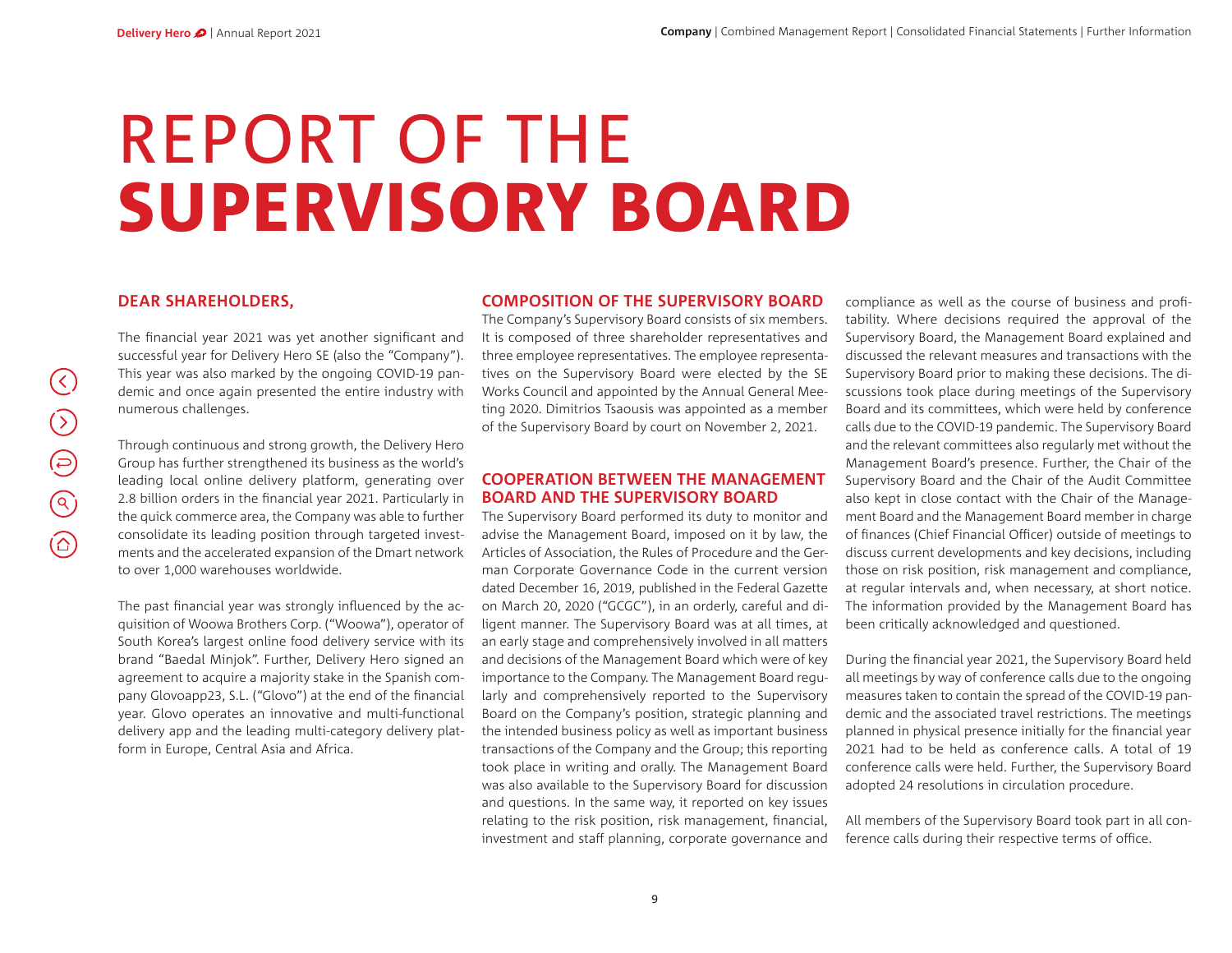## **MEETINGS AND ESSENTIAL RESOLUTIONS OF THE SUPERVISORY BOARD**

In a total of two conference calls on January 6, 2021, the Supervisory Board dealt with the placement of a capital increase against cash contribution and agreed upon this.

In the ordinary conference call on February 8, 2021, the Supervisory Board dealt in particular with the trading update for the fourth quarter of the financial year 2020 and the opening of an exercise window for the established employee participation program. Further, the Supervisory Board approved a contract relating to a strategic partnership and the commissioning of the auditor, KPMG AG Wirtschaftsprüfungsgesellschaft, Berlin (the "Auditor"), to audit the Annual and Consolidated Financial Statements of the Company for the financial year 2020, informed itself about the cooperation with existing works councils and rider organizations and discussed the adjustment of the compensation systems for the Management Board and the Supervisory Board.

In the conference call on February 12, 2021, the Supervisory Board approved the publication of a securities prospectus for the admission of convertible shares from the convertible bond placed in July 2020 and of shares from the capital increase which was executed as part of the Woowa transaction.

In two conference calls on February 22, 2021, the Supervisory Board dealt with the options exercised within the previously opened exercise window of the employee participation program and approved the corresponding capital increases.

In the conference call on March 2, 2021, the Supervisory Board specified its resolution regarding the utilization of the Authorized Capital/VII and approved the execution of a capital increase via contribution in kind as part of the closing of the Woowa transaction.

In the ordinary conference call on April<sup>26</sup>, 2021, the Supervisory Board examined the Annual Financial Statement and the Consolidated Financial Statements, including the Combined Management Report of Delivery Hero SE and the Group for the financial year 2020 ("Annual Report Documents <sup>2020</sup>"). The Supervisory Board discussed the Annual Report Documents 2020 in detail with the Auditor KPMG AG Wirtschaftsprüfungsgesellschaft, Berlin appointed for the financial year 2020 by the Annual General Meeting 2019. The Auditor reported on the key audit results. In addition, the Supervisory Board examined and approved the Non-Financial Report for the Group and adopted the Report of the Supervisory Board. In accordance with the recommendation of the Audit Committee, the Supervisory Board approved the Annual Financial Statement and the Consolidated Financial Statements 2020, including the Combined Management Report of Delivery Hero SE and the Group. Thus, the Annual Financial Statements 2020 were adopted. Further, the Supervisory Board dealt with the quarterly statement for the first quarter of the financial year 2021 and the draft agenda for the ordinary Annual General Meeting 2021. In addition, the Supervisory Board also dealt with the new regulations of the Financial Market Integrity Strengthening Act ("FISG").

In the conference call on May 3, 2021, the Supervisory Board extended the appointment of the Chair of the Management Board, Niklas Östberg, and the Chief Financial Officer, Emmanuel Thomassin, until April 30, 2026. The Supervisory Board also appointed Pieter-Jan Vandepitte as an additional member of the Management Board and Chief Operating Officer ("COO") until April 30, 2026. Additionally, the Supervisory Board approved the conclusion of the respective Management Board service agreeements.

In the conference call following the ordinary Annual General Meeting on June 16, 2021, the COO, Pieter-Jan Vandepittee, introduced himself as third member of the Management Board to the Supervisory Board. Further, the Supervisory Board was informed that Gerald Taylor will

leave the Company by August 31, 2021 and that his substitute member, Vera Doll (former Stachowiak), is also not available for a membership in the Supervisory Board for personal reasons.

In the regular conference call on August <sup>10</sup>, 2021, the Supervisory Board dealt with the trading update for the second quarter of the financial year 2021 but also, in particular, with the Company's D&O insurance.

The conference call on August 24, 2021 focused on the approval of the Half-Year Financial Report for the financial year 2021. In addition, the Supervisory Board dealt with the post-merger integration with regard to the Woowa transaction.

In three conference calls on September 1 and 2, 2021, the Supervisory Board dealt with the issuance of a convertible bond and the approval thereof.

The conference call on November 10, 2021 focused, apart from the quarterly statement for the third quarter of the financial year 2021, particularly on the requirements of the GCGC, the assessment of the independence of the individual members of the Supervisory Board, the approval of an updated competence profile of the Supervisory Board in accordance with, in particular, the new requirements of the FISG, as well as the opening of another exercise window for the existing employee participation program. Furthermore, the Supervisory Board informed itself about the status of the implementation of the governance, compliance and risk management system as well as the work of the Internal Audit department.

In two conference calls on November 22, 2021, the Supervisory Board dealt with the options exercised within the previously opened exercise window of the employee participation program and approved the corresponding capital increases.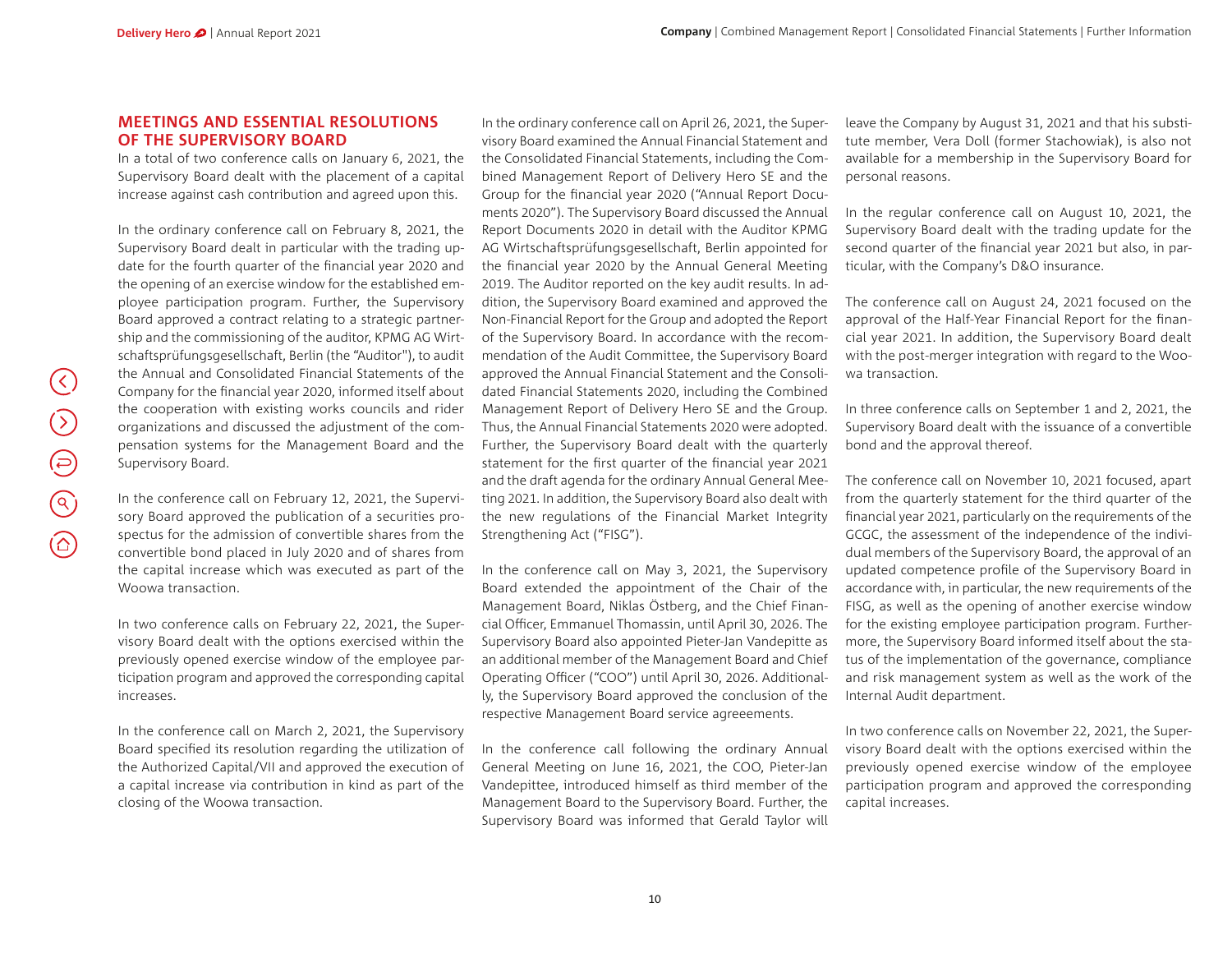In a conference call on December 15, 2021, the Management Board presented the preliminary budget and liquidity planning for the financial year 2022 to the Supervisory Board, as well as an overview of the growth opportunities and the Company's strategy. Furthermore, the Supervisory Board adopted new rules of procedure for the Supervisory Board and the Audit Committee in order to reflect, among other things, the specifications and new requirements based on the FISG. In addition, the Supervisory Board dealt with the non-financial targets in the areas of environment, social and governance ("ESG") for the short-term variable remuneration (ESG bonus) as part of the Management Board remuneration for the financial year 2022.

Certain transactions and measures of the Management Board require prior approval of the Supervisory Board due to legal requirements or provisions in the Management Board's Rules of Procedure. The Supervisory Board granted its approval by way of circular resolutions, among other things, to the agenda of the 2021 Annual General Meeting and its execution as a virtual meeting, the Declaration of Compliance for the financial year 2021 (together with the Management Board), the Company's budget and liquidity planning for the financial year 2022, the adjustment of the Management Board's and Supervisory Board's remuneration systems and the granting of stock options to the Management Board. Furthermore, the Supervisory Board approved by way of circular resolutions the membership of the Chair of the Management Board, Niklas Östberg, in the Supervisory Board of Zalando SE as well as the use of treasury shares to serve the employee participation program, the provision of a non-audit service by the Auditor, the participation in a Glovo financing round, the acquisition of shares in Deliveroo Holdings plc, the sale of various markets and the the acquisition of further shares in Glovo, resulting in a majority stake as well as the corresponding capital increase. Furthermore, the Supervisory Board elected Jeanette L. Gorgas as a new member of the Audit Committee.

## **EFFICIENT WORK IN THE SUPERVISORY BOARD'S COMMITTEES**

In accordance with the recommendations of the GCGC the Supervisory Board has set up four committees, namely an Audit Committee, a Remuneration Committee, a Nomination Committee and a Strategy Committee to ensure the proper discharge of its duties. Each committee consists of three members. The respective chairs of the committees regularly reported on the content and outcome of the meetings in the subsequent Supervisory Board meetings.

In the financial year 2021, the **Audit Committee** held seven conference calls and one meeting in person, which were – except for one conference call - also attended by the Auditor. During these meetings, the Audit Committee regularly focused on the accounting structures and processes, the internal control system, internal audit, risk management and compliance organization, reviewed these with the Auditor and discussed measures with the Management Board to further strengthen these processes. In addition, the Audit Committee dealt with the Annual Financial Statement and the Consolidated Financial Statements, including the Combined Management Report for the financial year 2020 and discussed the results of the audit of the Annual Financial Statement and Consolidated Financial Statements 2020with the Auditor. The Chair of the Audit Committee agreed with the Auditor on the key items of the year-end audit in advance. After extensive consultation, the Audit Committee made a recommendation to the Supervisory Board to approve the Annual and Consolidated Financial Statements for 2020. Furthermore, the Audit Committee discussed, reviewed, and approved the Half-Year Financial Report 2021 and the quarterly results. The Audit Committee also adopted three resolutions in circulation procedure, in particular on the non-audit services provided by the Auditor.

Moreover, the Audit Committee dealt with the requirements for non-financial reporting (CSR Directive) and the Non-Financial Report for the Group as well as the Compensation Report and approved the provision of non-audit

services by the Auditor, in particular for the audit of the Non-Financial Report for the Group and the Compensation Report 2021. Further, the Audit Committee dealt with the independence of the Auditor as well as the quality of the year-end audit and prepared the Supervisory Board's proposal to the Annual General Meeting 2021 for the appointment of the Auditor.

Following the Annual General Meeting 2021, the Audit Committee elected Dr Martin Enderle as Deputy Chair. All members of the Audit Committee attended all meetings and conference calls of the Audit Committee during their respective terms of office.

With Patrick Kolek as Chair of the Audit Committee as well as Dr Martin Enderle as Deputy Chair, the Audit Committee contains two independent members pursuant to Sections <sup>100</sup> (5) and 107 (4) of the German Stock Corporation Act (Aktiengesetz, "AktG") who have the required level of expertise in the fields of accounting or auditing as well as special knowledge and experience in the application of accounting principles and internal control procedures.

In the financial year 2021, the Remuneration Committee held one conference call. The Remuneration Committee also adopted one resolution in circulation procedure. Apart from the adjustment of the Management Board compensation, the main topic was the revision of the Management Board and Supervisory Board compensation systems according to the new requirements under the Act on the Transposition of the Second Shareholder Rights Directive ("ARUG II") and the GCGC. For information on the current compensation systems, please refer to the Compensation Report on **page 30.** Following the ordinary Annual General Meeting 2021, the Remuneration Committee elected Patrick Kolek as Deputy Chair. All members of the Remuneration Committee participated in the conference call of the Remuneration Committee.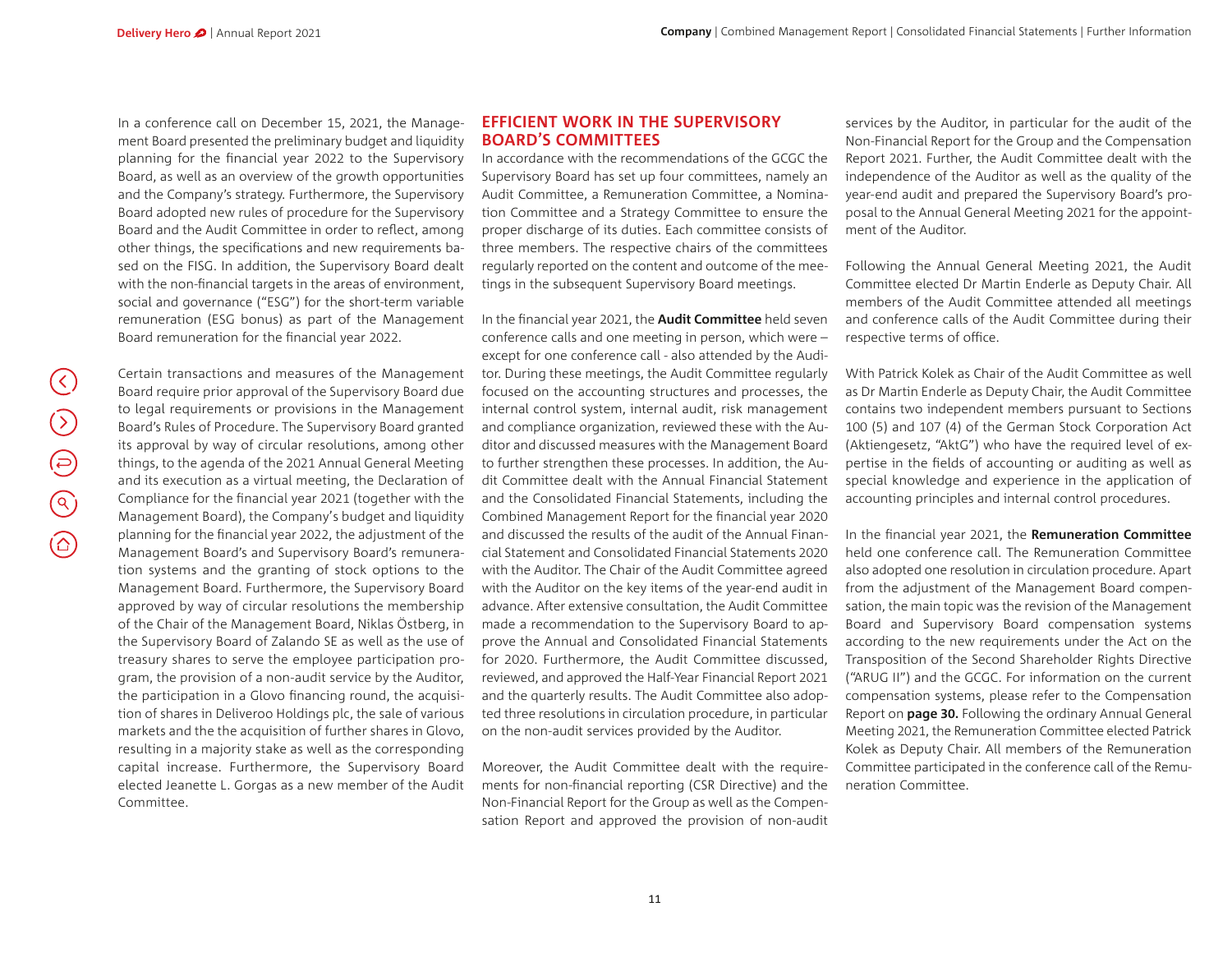The **Nomination Committee**, which consists exclusively of shareholder representatives, held one conference call during the financial year 2021. Following the ordinary Annual General Meeting 2021, the Nomination Committee elected Jeanette L. Gorgas as Deputy Chair. All members of the Nomination Committee attended the conference call of the Nomination Committee.

In the financial year 2021, the **Strategy Committee** held six conference calls. In these, the Strategy Committee focused on the Company's strategy and potential corporate acquisitions, in particular the joint venture with Woowa, the associated merger control clearance process by the Korea Fair Trade Commission and the subsequent postmerger integration. In addition, the Strategy Committee dealt with the development of a long-term strategy plan as well as the Company's competitive situation and the acquisition of a majority stake in Glovo. Following the ordinary Annual General Meeting 2021, the Strategy Committee elected Dr Martin Enderle as Deputy Chair. All members of the Strategy Committee attended all conference calls of the Strategy Committee.

## **CORPORATE GOVERNANCE**

The Supervisory Board discussed various corporate governance topics and, in particular, dealt in detail with the regulations and requirements based on the FISG and the recommendations and suggestions of the GCGC. Based on these discussions, the Supervisory Board resolved on the amendment of the Supervisory Board's and Audit Committee's Rules of Procedures as well as the competence profile of the Supervisory Board. In December <sup>2021</sup>, the Supervisory Board, together with the Management Board, adopted the Declaration of Compliance pursuant to Section 161 AktG. The Rules of Procedure, the Declaration of Compliance and the Supervisory Board's competence profile can permanently be found on the Company's website. The full wording of the Declaration of Compliance and further information on the Company's corporate governance can

also be found in the Corporate Governance Statement on **page 14.** For information regarding the compensation structure for the Management Board and the Supervisory Board, please refer to the Compensation Report on **page 30** to avoid repetition.

#### **TRAINING AND FURTHER EDUCATION**

Dimitrios Tsaousis, who was elected to the Supervisory Board by the SE Works Council in the financial year 2021, was trained as part of a virtual onboarding program, particularly in the subject areas corporate governance, rights and duties of the Supervisory Board, structure and internal organization of the Company, as well as obligations under capital market law and has received extensive introduction materials. Dr Martin Enderle received personal training from external consultants on the annual general meeting and the role of the Chair of the annual general meeting. Within the Company, the members of the Supervisory Board were continuously informed about further relevant legal and regulatory changes. The Company provided appropriate support to the members of the Supervisory Board for their onboarding as well as for training and development measures.

#### **CONFLICTS OF INTEREST**

There were no conflicts of interest in the Supervisory Board in the financial year 2021.

## **AUDIT AND ADOPTION OF THE ANNUAL FINANCIAL STATEMENT, APPROVAL OF THE CONSOLIDATED FINANCIAL STATEMENTS**

The Management Board duly forwarded the Annual Financial Statement and Consolidated Financial Statements 2021, the Combined Management Report for Delivery Hero SE and the Group 2021, including the Corporate Governance Statement and the Group Corporate Governance Statement, as well as the Auditor's reports and the Non-Financial Report

for the Group and the Compensation Report ("Annual Report Documents 2021") immediately after they were prepared to the members of the Audit Committee and the Supervisory Board.

The Auditor, KPMG AG Wirtschaftsprüfungsgesellschaft, Berlin, appointed by the Annual General Meeting 2021 for the financial year 2021 upon recommendation of the Audit Committee and in accordance with the election proposal of the Supervisory Board, audited the Annual Financial Statement of the Company and the Consolidated Financial Statements as well as the 2021 Combined Management Report of Delivery Hero SE and the Group and granted an unqualified audit opinion. Further, the Auditor audited the Non-Financial Report for the Group and the Compensation Report for the financial year 2021.

The Annual Report Documents 2021 and the audit findings of the Auditor were discussed and examined in detail in the presence of the Auditor first during the Audit Committee's meeting and then in the Supervisory Board's balance sheet meeting, in particular with regard to their compliance with the law and regulations. The Auditor reported on the key results and the specified scope of the audit as well as important audit findings. No facts were identified that contradicted the Declaration of Compliance pursuant to Sec. 161 AktG of the Management Board and the Supervisory Board. The Management Board and the Auditor were available for further questions and additional information requested by the Supervisory Board. No objections were raised following the final completion of the Audit Committee's and the Supervisory Board's examination. In accordance with the recommendation of the Audit Committee, the Supervisory Board approved the Annual Financial Statement and the Consolidated Financial Statements 2021, including the 2021 Combined Management Report of Delivery Hero SE and the Group as well as the Non-Financial Report for the Group and the Compensation Report. Thus, the annual financial statements 2021 were adopted.

 $(\langle \rangle)$ 

 $\bigcirc$ 

 $\bigoplus$ 

 $\circledS$ 

 $(\widehat{\triangle})$